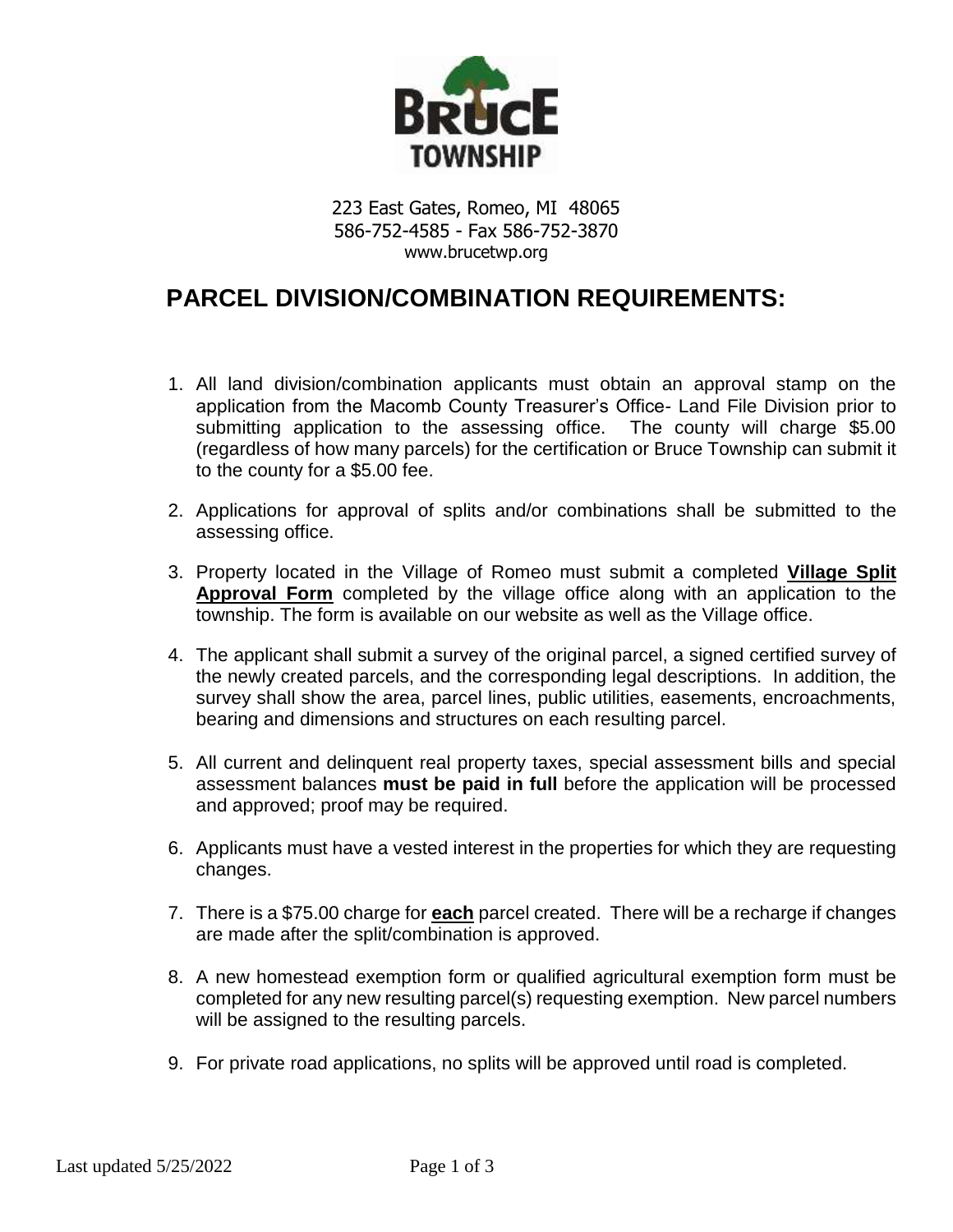**Bruce Township**

223 East Gates Street, Romeo, MI 48065 Phone: 586-752-4585 - Fax 586-752-3870 www.brucetwp.org

## **SPLIT COMBINATION DESCRIPTION CORRECTION SPLIT/COMBINATION**

*\*\* (Approval of a division is not a determination that the resulting parcels comply with other ordinances or regulations.)\*\**

*TO BE COMPLETED BY THE OWNER(S): \*ATTACH ADDITIONAL SHEETS FOR MORE PARCELS IF NEEDED\**

| 3. PROPOSED DIVISION(S) TO INCLUDE THE FOLLOWING:                                 |                                                                                                        |  |
|-----------------------------------------------------------------------------------|--------------------------------------------------------------------------------------------------------|--|
|                                                                                   |                                                                                                        |  |
| B. Intended use (residential, commercial, etc.) ________________________________  |                                                                                                        |  |
|                                                                                   | Each proposed parcel, has a depth to width ratio of 4 to 1 or _____ to _____ as provided by ordinance. |  |
| Each parcel has a width of __________ (not less than required by ordinance)<br>D. |                                                                                                        |  |
| Each parcel has an area of _________ (not less than required by ordinance)<br>Е.  |                                                                                                        |  |
| The division of each parcel provides access as follows: (check one)<br>F.         |                                                                                                        |  |
|                                                                                   |                                                                                                        |  |
|                                                                                   |                                                                                                        |  |
|                                                                                   |                                                                                                        |  |

## **AFFIDAVIT:**

I AGREE THE STATEMENTS MADE ABOVE ARE TRUE AND IF FOUND NOT TO BE TRUE THIS APPLICATION AND ANY APPROVALS WILL BE VOID. FURTHER, I AGREE TO COMPLY WITH THE CONDITIONS AND REGULATIONS PROVIDED WITH THIS PARENT PARCEL DIVISION. I UNDERSTAND THIS IS ONLY A PARCEL DIVISION WHICH CONVEYS ONLY CERTAIN RIGHTS UNDER THE STATE LAND DIVISION ACT. APPROVAL OF THIS DIVISION IS NOT A DETERMINATION THAT THE RESULTING PARCELS COMPLY WITH OTHER ORDINANCES OR REGULATIONS. CURRENT AND FUTURE OWNERS SHALL USE AND MAINTAIN THE PROPERTY IN ACCORDANCE WITH THE PROVISIONS OF THE BRUCE TOWNSHIP ZONING ORDINANCE AND ALL OTHER APPLICABLE REGULATORY ORDINANCES.

| Owner Signature (Parent #1): $\overline{\phantom{a}}$ | Date: |
|-------------------------------------------------------|-------|
|                                                       |       |
| Owner Signature (Parent #2):                          | Date: |